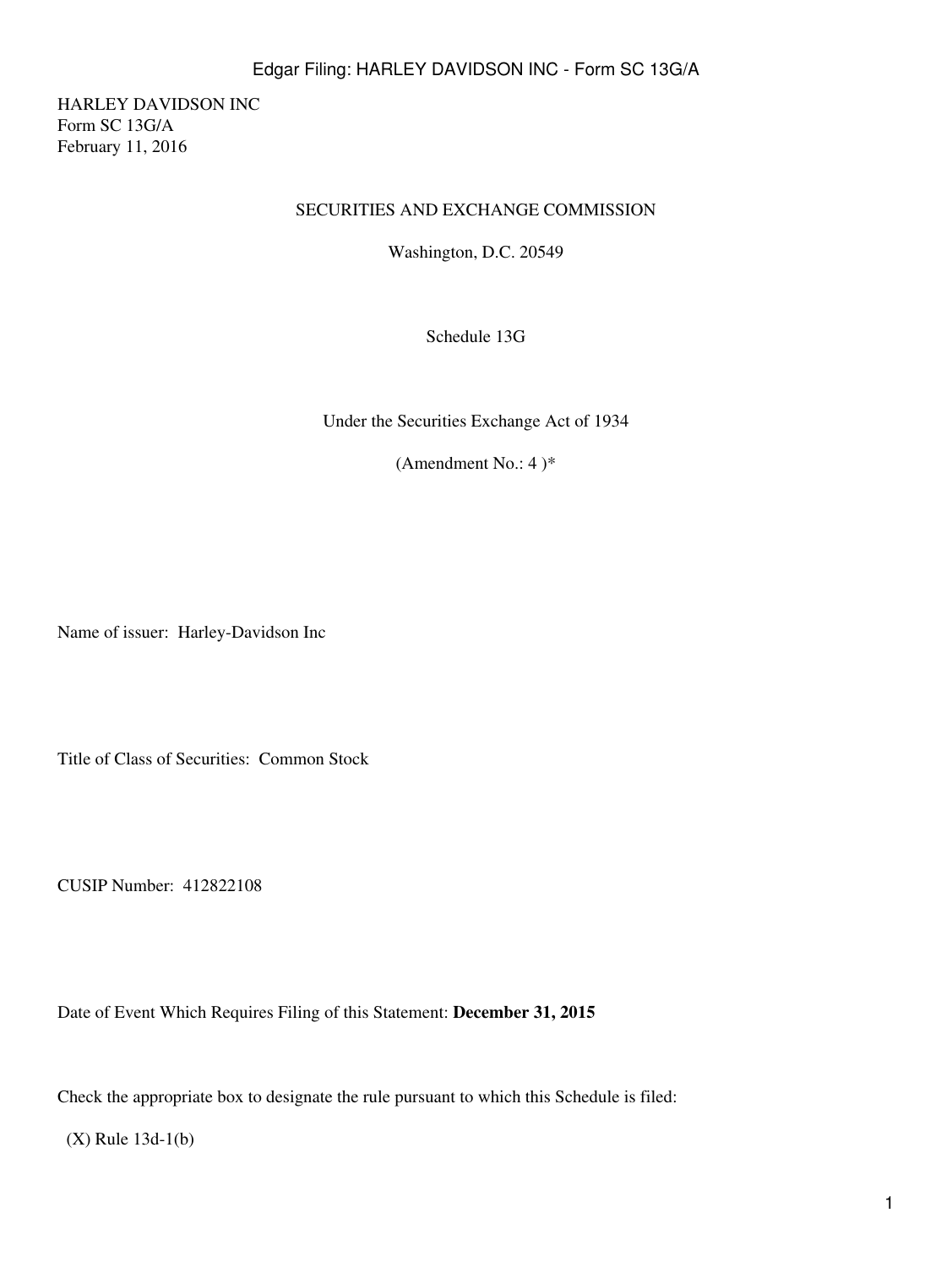( ) Rule 13d-1(c)

( ) Rule 13d-1(d)

 \*The remainder of this cover page shall be filled out for a reporting person's initial filing on this form with respect to the subject class of securities, and for any subsequent amendment containing information which would alter the disclosures provided in a prior cover page.

 The information required in the remainder of this cover page shall not be deemed to be "filed" for the purpose of Section 18 of the Securities Exchange Act of 1934 ("Act") or otherwise subject to the liabilities of that section of the Act but shall be subject to all other provisions of the Act (however, see the Notes).

(Continued on the following page(s))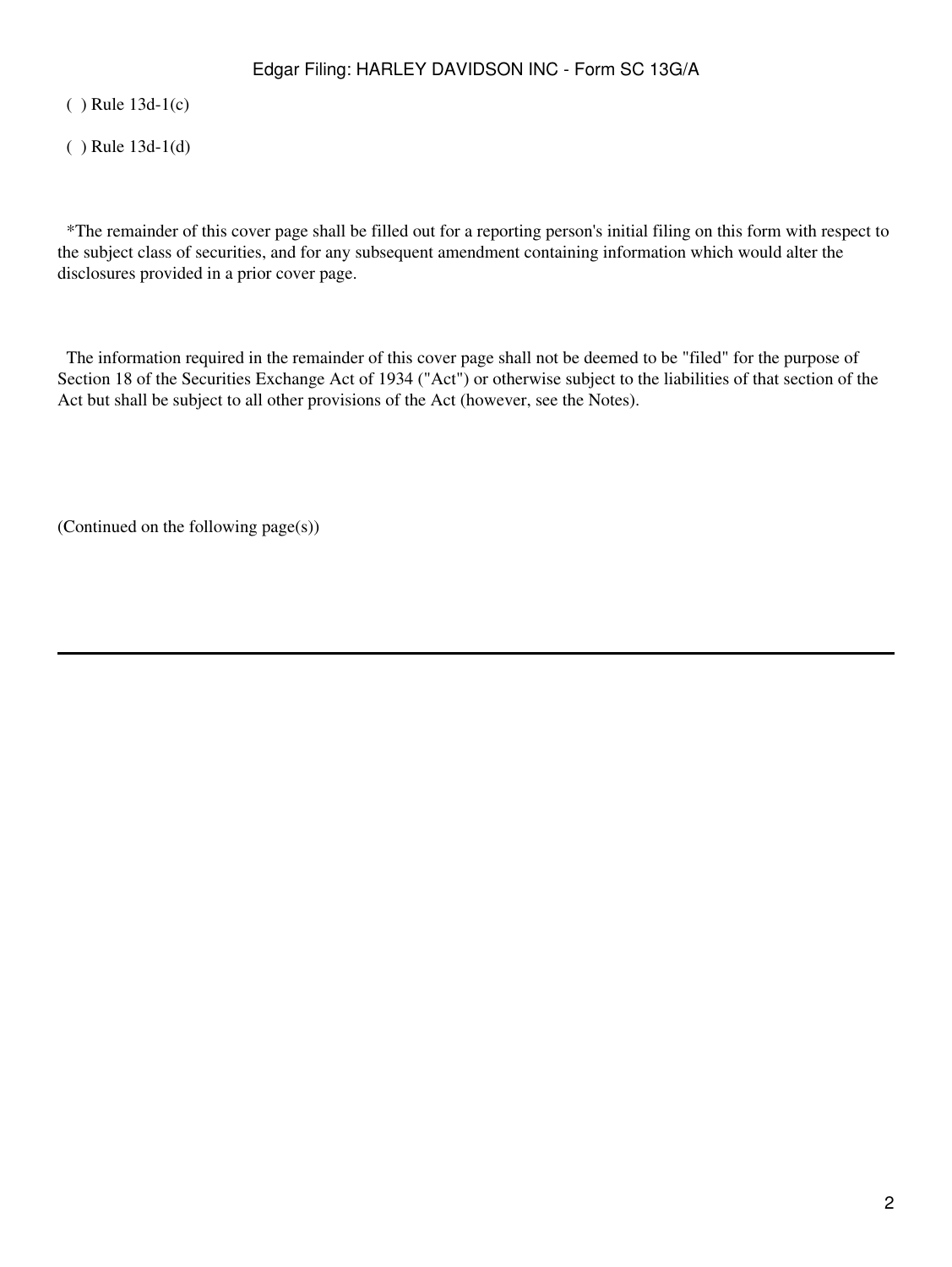13G

CUSIP No.: 412822108

## 1. NAME OF REPORTING PERSON

## S.S. OR I.R.S. IDENTIFICATION NO. OF ABOVE PERSON

The Vanguard Group - 23-1945930

## 2. CHECK THE APPROPRIATE [LINE] IF A MEMBER OF A GROUP

A. B.  $\underline{X}$ 

3. SEC USE ONLY

# 4. CITIZENSHIP OF PLACE OF ORGANIZATION

Pennsylvania

(For questions 5-8, report the number of shares beneficially owned by each reporting person with:)

## 5. SOLE VOTING POWER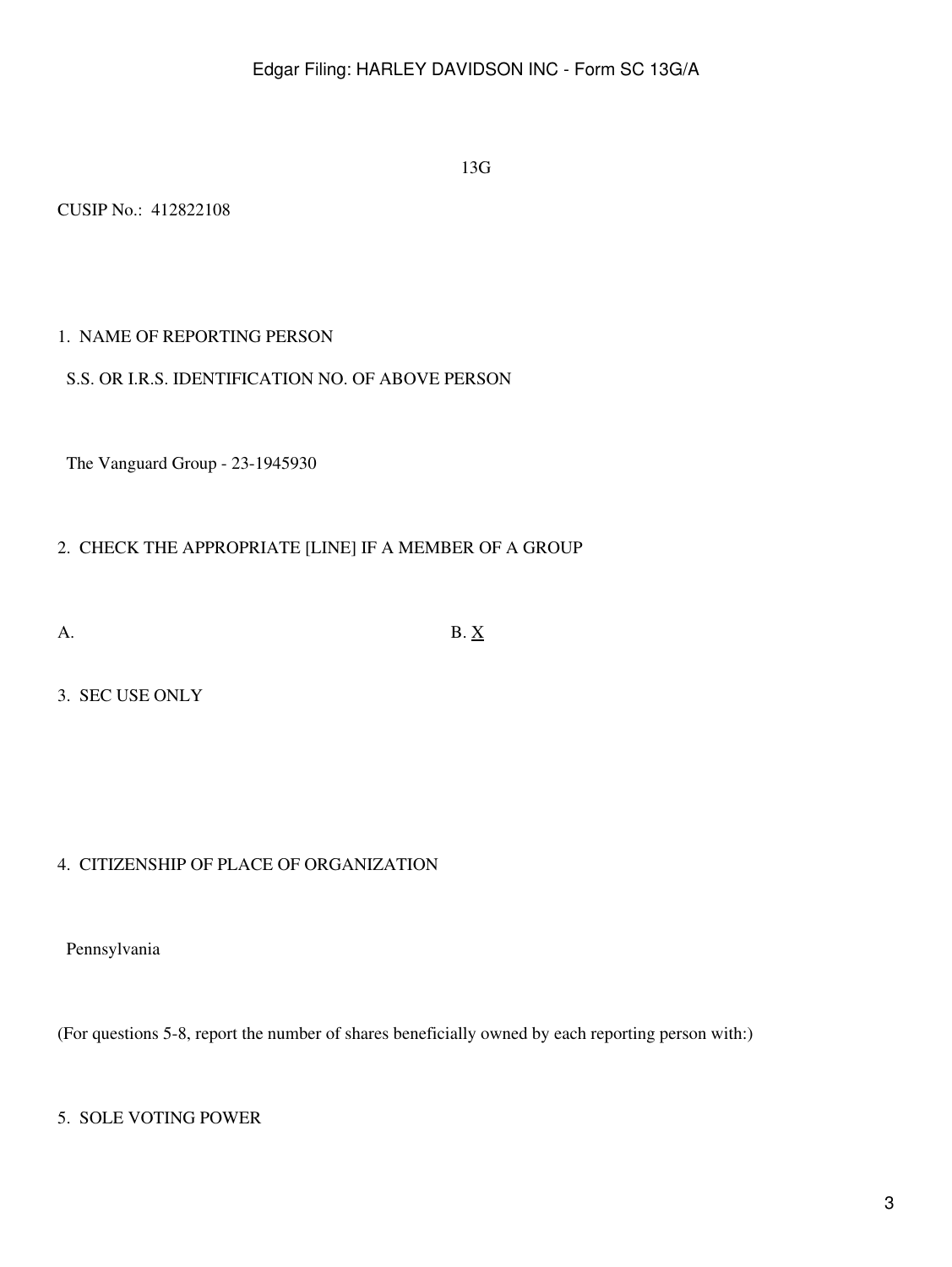355,868

# 6. SHARED VOTING POWER

20,600

# 7. SOLE DISPOSITIVE POWER

15,907,980

# 8. SHARED DISPOSITIVE POWER

388,380

# 9. AGGREGATE AMOUNT BENEFICIALLY OWNED BY EACH REPORTING PERSON

16,296,360

# 10. CHECK BOX IF THE AGGREGATE AMOUNT IN ROW (9) EXCLUDES CERTAIN SHARES

N/A

# 11. PERCENT OF CLASS REPRESENTED BY AMOUNT IN ROW 9

8.49%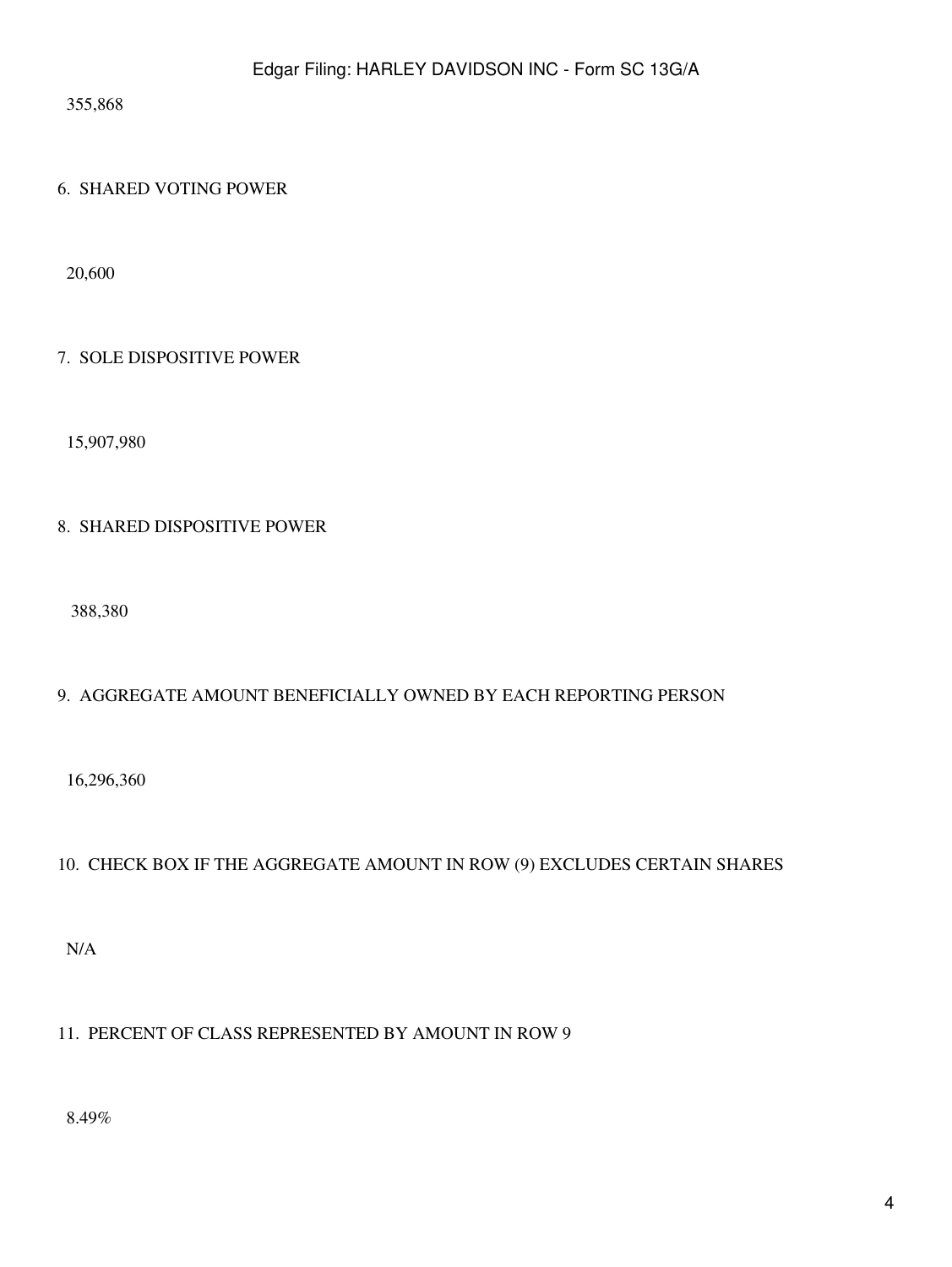# 12. TYPE OF REPORTING PERSON

IA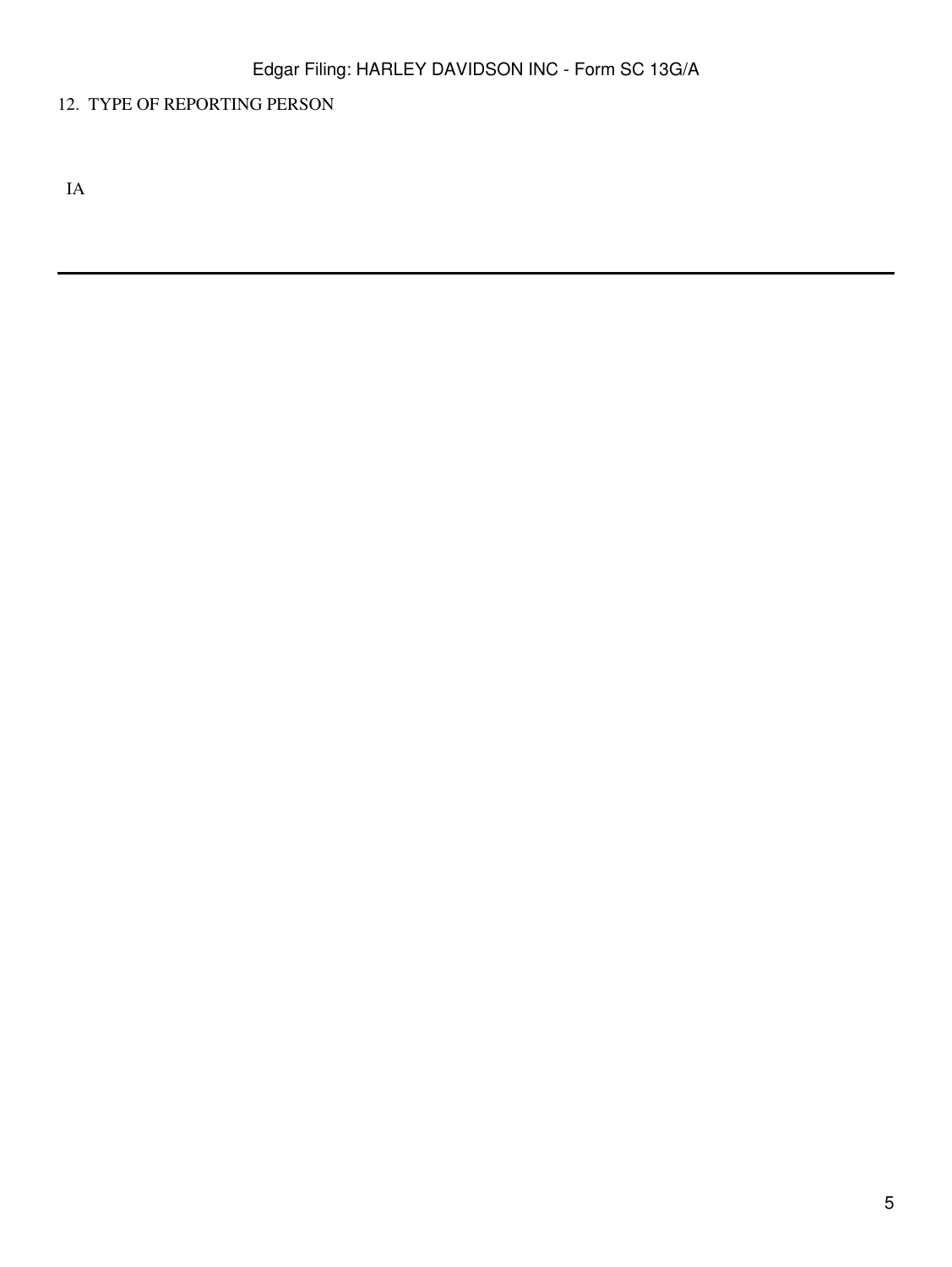#### SECURITIES AND EXCHANGE COMMISSION

Washington, D.C. 20549

#### SCHEDULE 13G

Under the Securities Act of 1934

Check the following [line] if a fee is being paid with this statement N/A

Item 1(a) - Name of Issuer:

Harley-Davidson Inc

Item 1(b) - Address of Issuer's Principal Executive Offices:

3700 West Juneau Avenue

Milwaukee, Wisconsin 53208

Item 2(a) - Name of Person Filing:

The Vanguard Group - 23-1945930

Item 2(b) – Address of Principal Business Office or, if none, residence: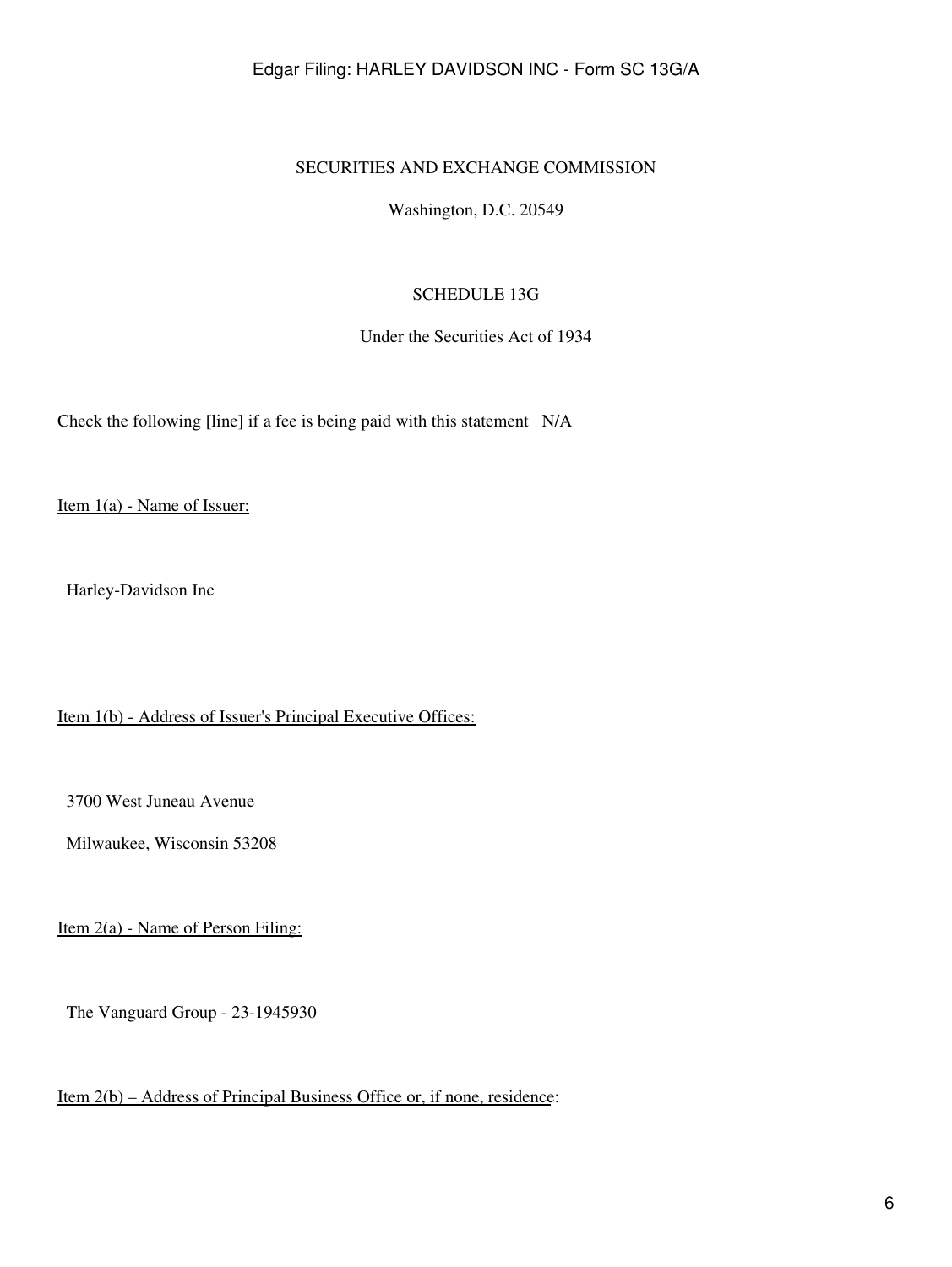100 Vanguard Blvd.

Malvern, PA 19355

Item  $2(c)$  – Citizenship:

Pennsylvania

Item 2(d) - Title of Class of Securities:

Common Stock

Item 2(e) - CUSIP Number

412822108

Item 3 - Type of Filing:

 This statement is being filed pursuant to Rule 13d-1. An investment adviser in accordance with §240.13d-1(b)(1)(ii)(E).

Item 4 - Ownership:

(a) Amount Beneficially Owned:

16,296,360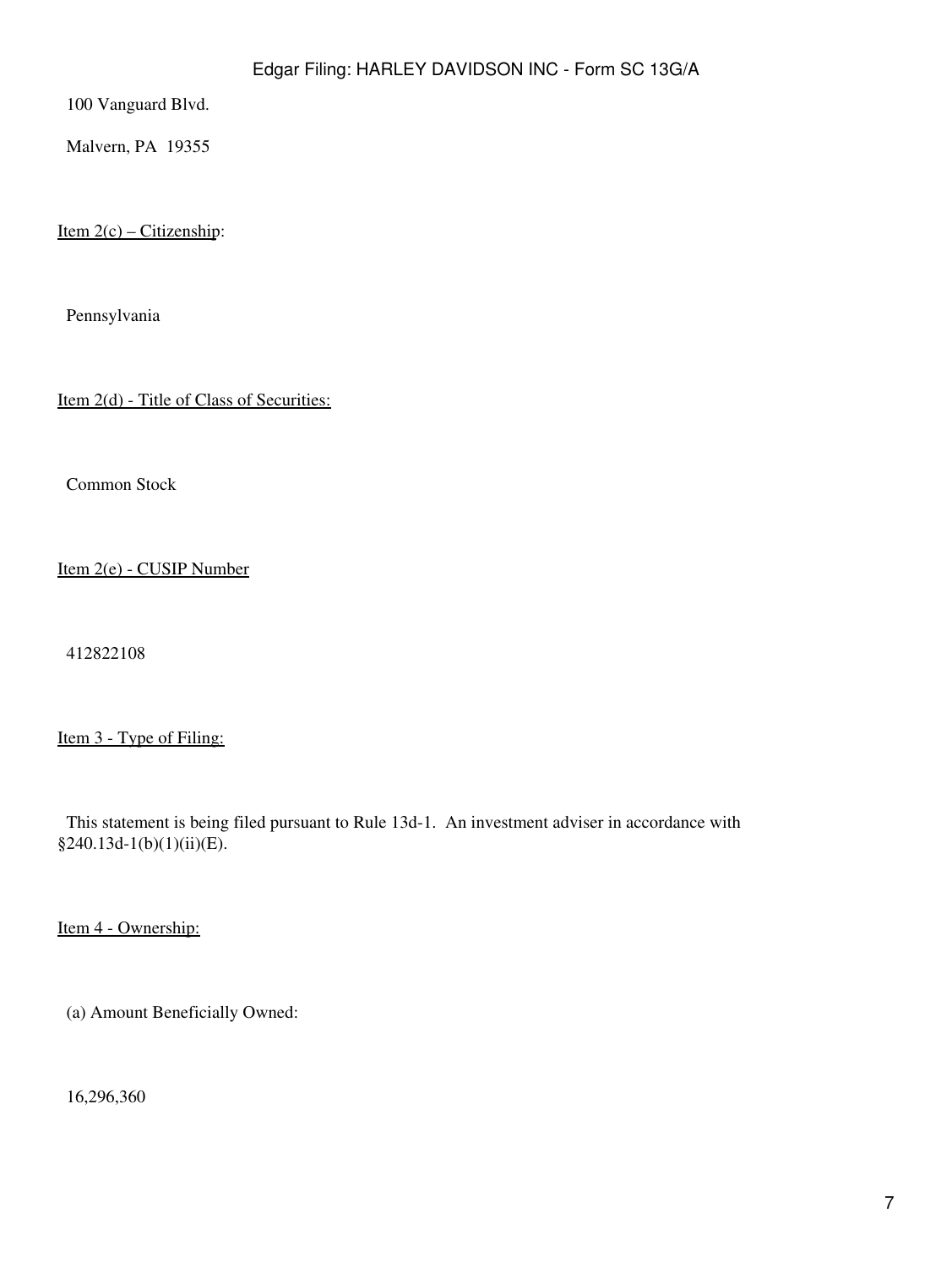(b) Percent of Class:

8.49%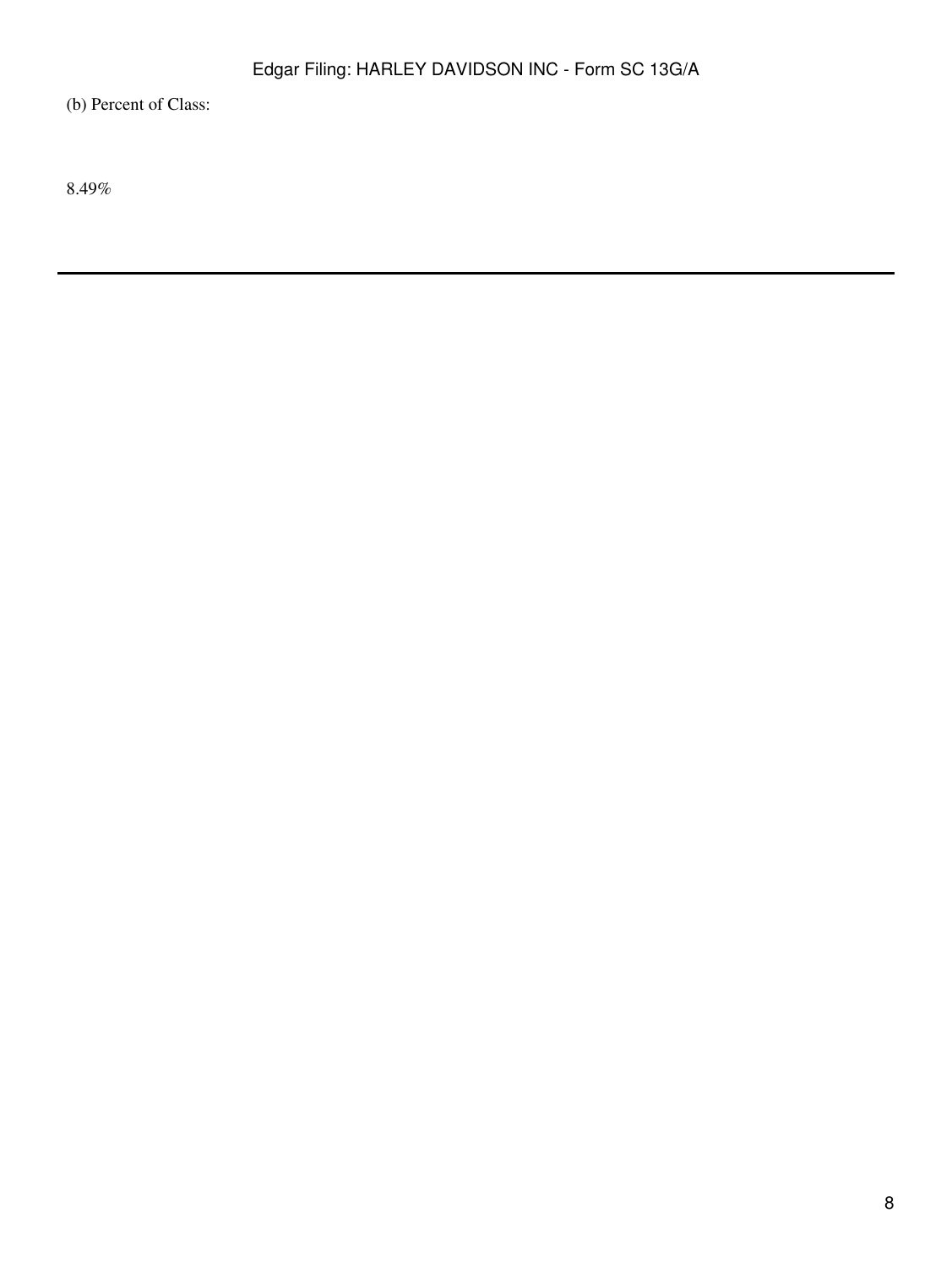- (c) Number of shares as to which such person has:
- (i) sole power to vote or direct to vote: 355,868
- (ii) shared power to vote or direct to vote: 20,600
- (iii) sole power to dispose of or to direct the disposition of: 15,907,980
- (iv) shared power to dispose or to direct the disposition of: 388,380

#### Comments:

#### Item 5 - Ownership of Five Percent or Less of a Class:

Not Applicable

# Item 6 - Ownership of More Than Five Percent on Behalf of Another Person:

Not applicable

# Item 7 - Identification and Classification of the Subsidiary Which Acquired The Security Being Reported on by the Parent Holding Company: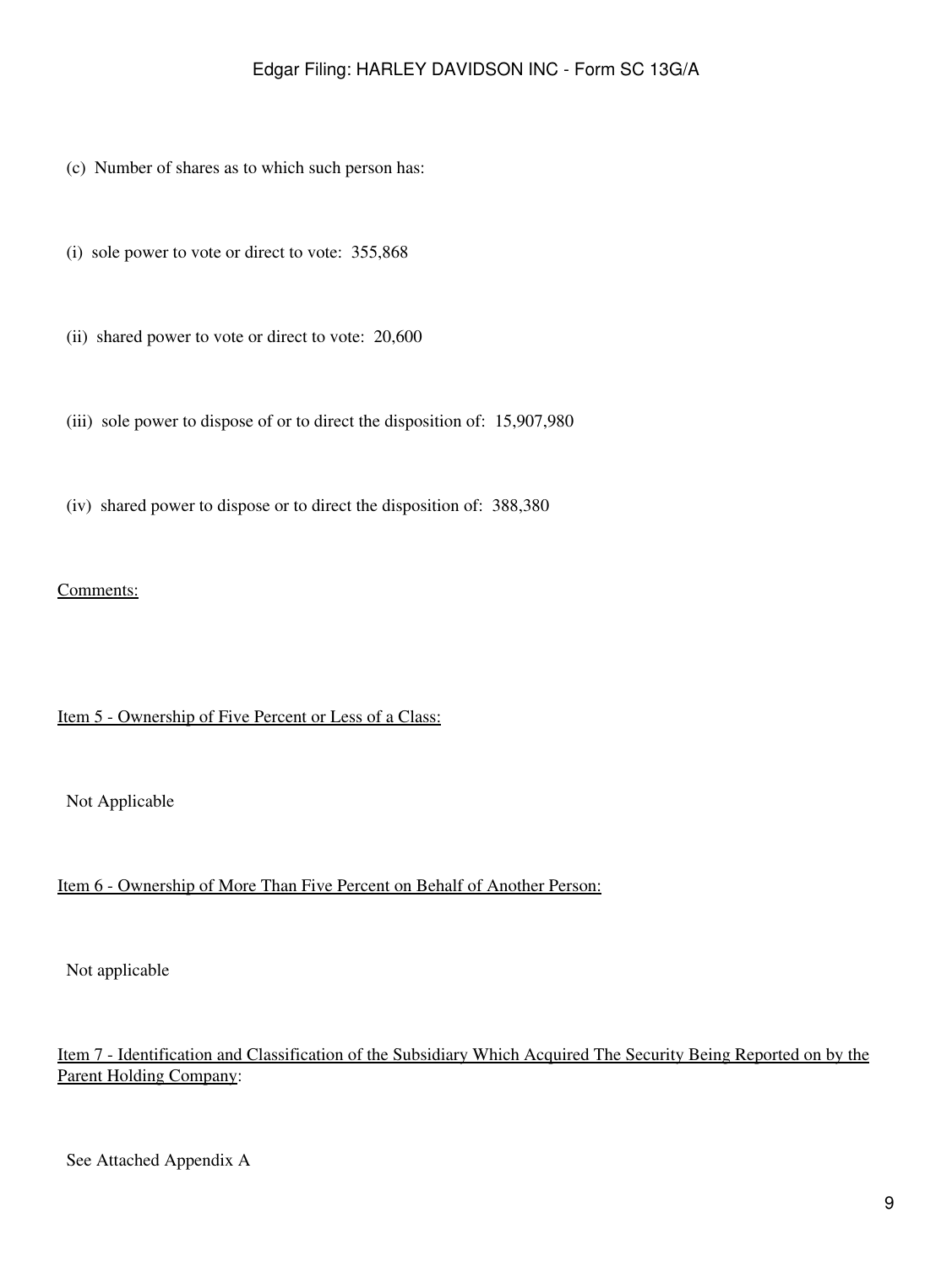# Item 8 - Identification and Classification of Members of Group:

Not applicable

Item 9 - Notice of Dissolution of Group:

Not applicable

#### Item 10 - Certification:

 By signing below I certify that, to the best of my knowledge and belief, the securities referred to above were acquired in the ordinary course of business and were not acquired for the purpose of and do not have the effect of changing or influencing the control of the issuer of such securities and were not acquired in connection with or as a participant in any transaction having such purpose or effect.

Signature

 After reasonable inquiry and to the best of my knowledge and belief, I certify that the information set forth in this statement is true, complete and correct.

Date: 02/10/16

By /s/ F. William McNabb III\*

F. William McNabb III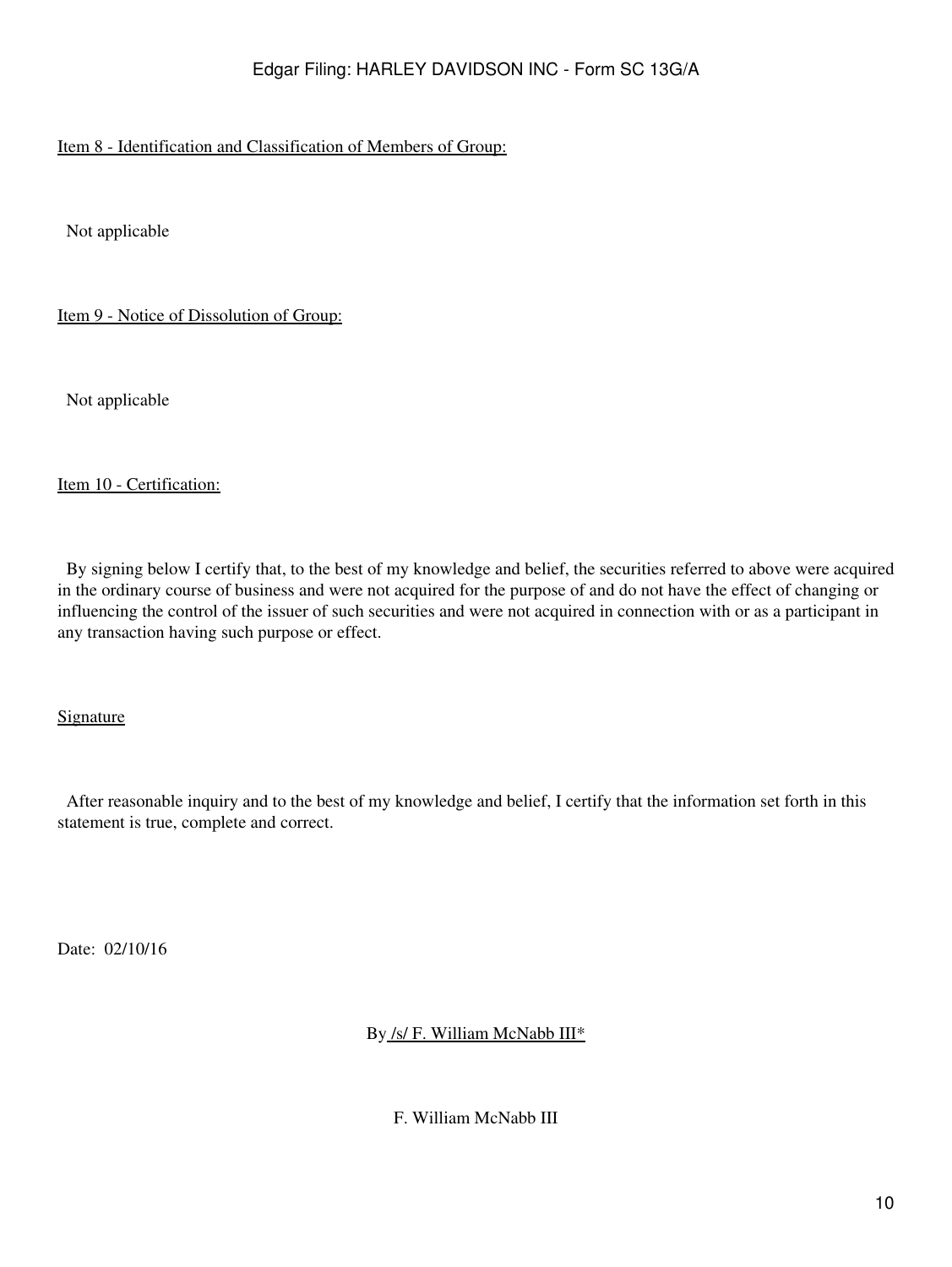President and Chief Executive Officer

\*By: /s/ Glenn Booraem

Glenn Booraem, pursuant to a Power of Attorney filed September 9, 2013, see File Number 005-56905, Incorporated by Reference